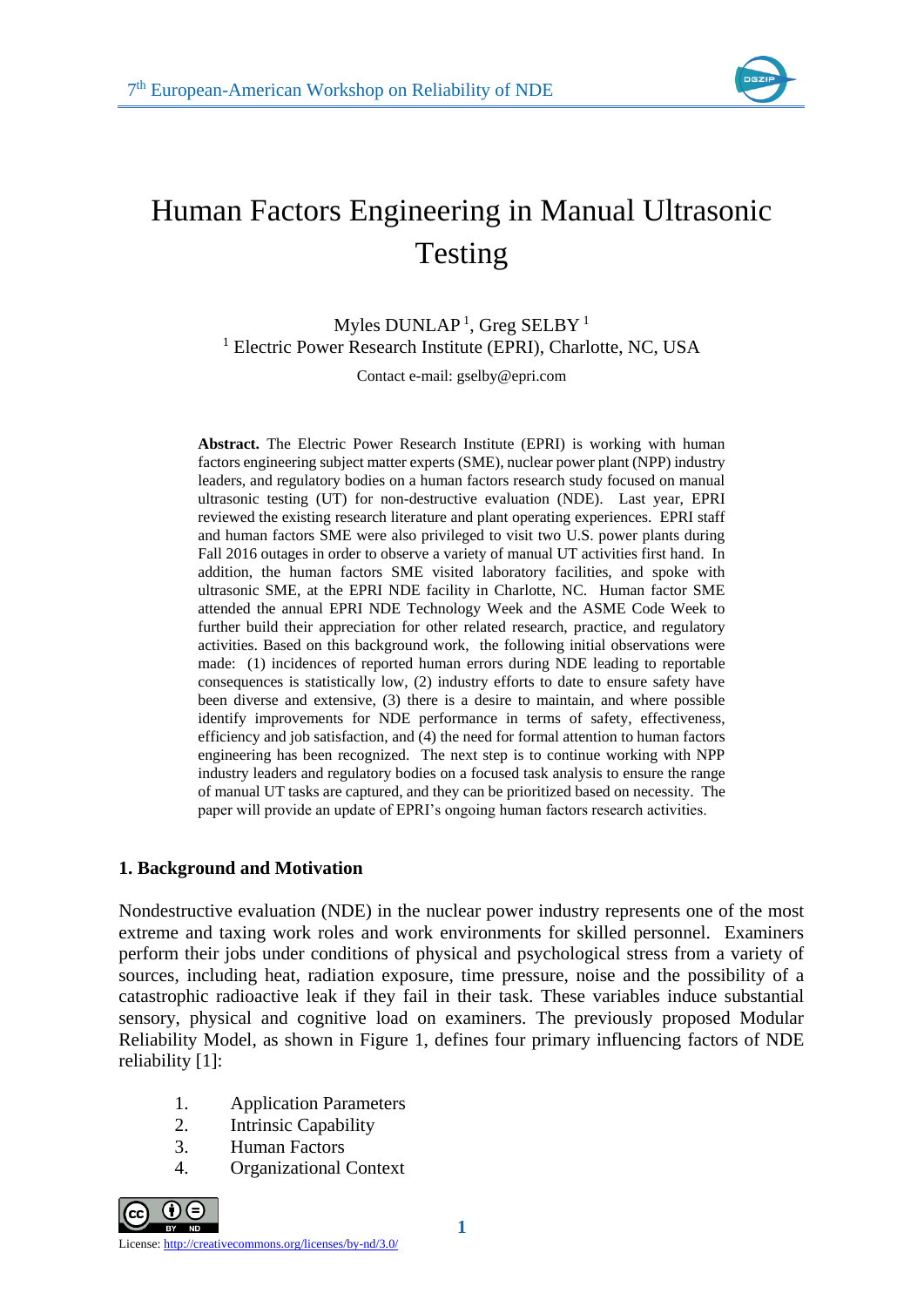

**Fig. 1.** Modular Reliability Model as Developed by [1].

Of the four primary influencing factors, as described by the Modular Reliability Model, human factors and organizational context have received the least amount of research attention in NDE. EPRI is currently exploring new opportunities for NDE reliability in these two areas through the discipline of human factors engineering.

The discipline of human factors engineering considers the people/workers, tasks, equipment and the environment to look for opportunities to improve human and system performance and to reduce error. Major considerations within the discipline of human factors engineering include:

- The end user, operator, examiner:
	- Physical characteristics such as ergonomics
	- Psychological factors such as decision making
- Scenarios and tasks:
	- What is the person trying to accomplish?
	- What training and procedures are available?
- Equipment and tools:
	- Human-system interface
	- Tool design
- Environment of use:
	- Physical environment
	- Management and organizational factors
	- Regulatory Considerations.

Human factors in NDE, specifically for ultrasonic testing (UT), have been studied by a variety of organizations and industry leaders. However, the scope of such studies have been limited and lacks a significant amount of quantitative evidence.

Dozens of performance shaping factors (PSFs) can be postulated to influence NDE reliability in the field. Many of these, while of theoretical interest, are not actionable when an examiner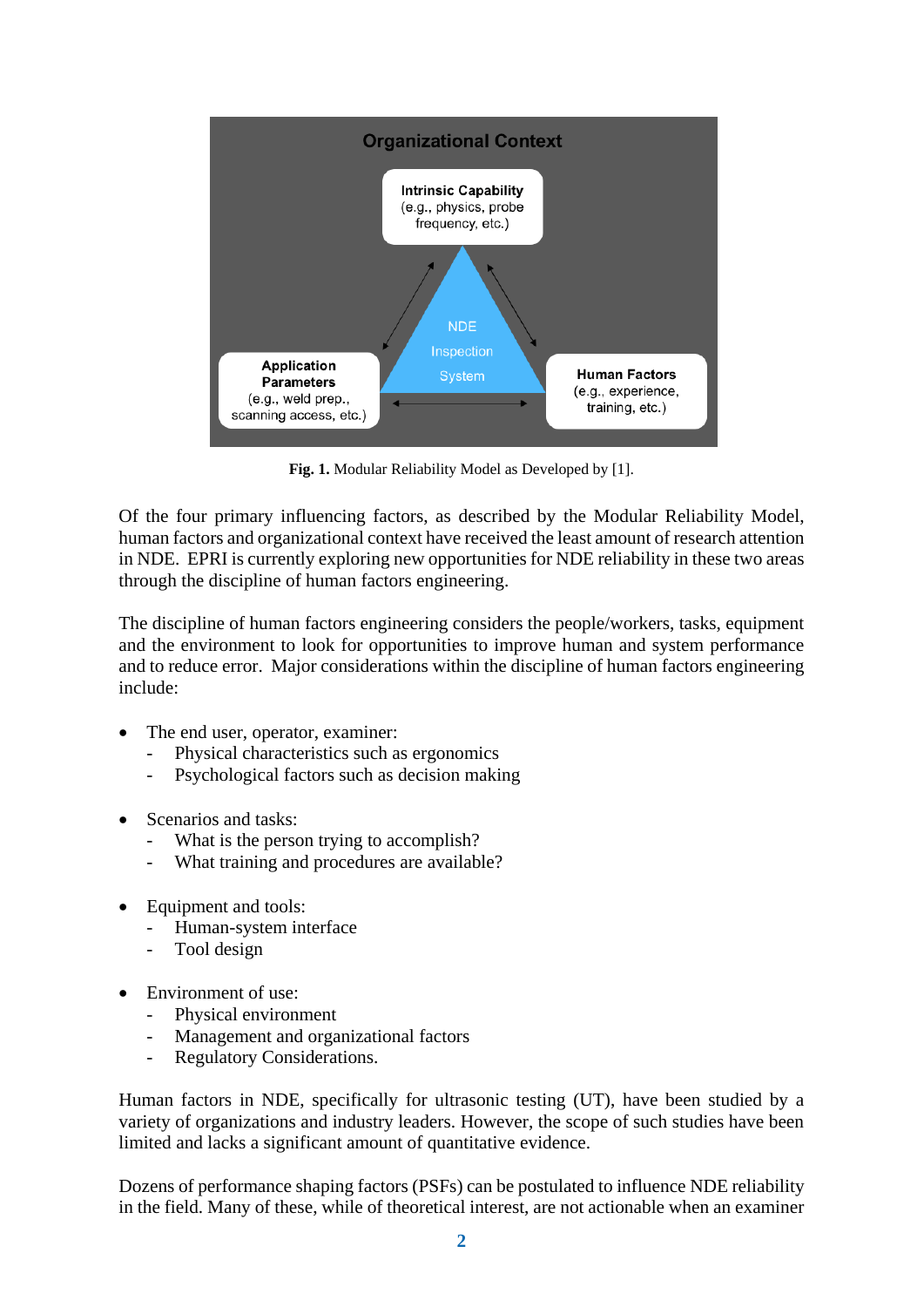is conducting NDE within a nuclear power plant. For example, it is well known that individuals have different cognitive styles that could be reasonably expected to impact their performance. Therefore, describing this variability is an important part of the theoretical literature on human factors in NDE.

On the other hand, controlling or changing cognitive styles across all examiners is an impossible undertaking. Researchers and practitioners simply cannot eliminate human variability, which means it will continue to exert a non-zero impact on NDE reliability in the field. In other words, as desirable as it might be to control a specific examiner's stress response, distractions, decision-making skills and other personal factors, there is inherent variability in human cognition and behaviour, which will decrease NDE reliability across all examiners. In applied research, the problem to be addressed is how to increase NDE reliability through best-possible performance of individuals, to the greatest extent within the stressful environment of a nuclear facility, while acknowledging that human variability exists. Therefore, human factors research must characterize the most critical, actionable factors that influence examiner performance in a field NDE environment.

The following presentation first focused on a review of existing research summarizing the available evidence on NDE reliability and describes the two major NDE environments (laboratory vs. field). The laboratory environment is considered as of as a comfortable classroom environment for learning or testing purposes. A review of operating experiences and observations of field NDE were conducted. Finally, the current research efforts by EPRI, which is a task analysis for NDE examiners, will be briefly described. Furthermore, the Nuclear Regulatory Commission (NRC) is conducting a similar research study. EPRI and NRC are working together and coordinating human factors research efforts on these project through a Memorandum of Understanding.

# **2. Research Focus**

# *2.1 Literature and Operational Experience Review*

This literature review focuses specifically on the use of manual UT NDE in the nuclear industry. Manual UT can be conventional (single beam angle) or phased array (multiple beam angles that form an image). Encoded or automated ultrasonic methods, which record data, are not primarily evaluated in this study.

In the behavioral sciences, including the field of psychology (human factors is a subdiscipline of psychology and engineering), peer-reviewed journal publications are considered the most intellectually rigorous, along with multiple, quantitative empirical studies of independent variables of interest. The body of literature reviewed consisted of theoretical articles, experimental studies, and survey designs. From the literature review it was found that the human factors research pertaining to nuclear industry ultrasonics is relatively small, qualitative, and lacked a significant amount of independent empirical validation of causal factors for NDE reliability. It was also noted during the literature review that NDE examiner experiences or perceptions are rarely considered or measured.

In addition to research literature, a review of nuclear power plant operating experiences was conducted. EPRI experts provided and discussed operating experiences of over a dozen real events that occurred in the past ten years [2]. Given the extremely low quantity of NDE failures occurring in the past decade, these data suggest an exceptionally low error rate given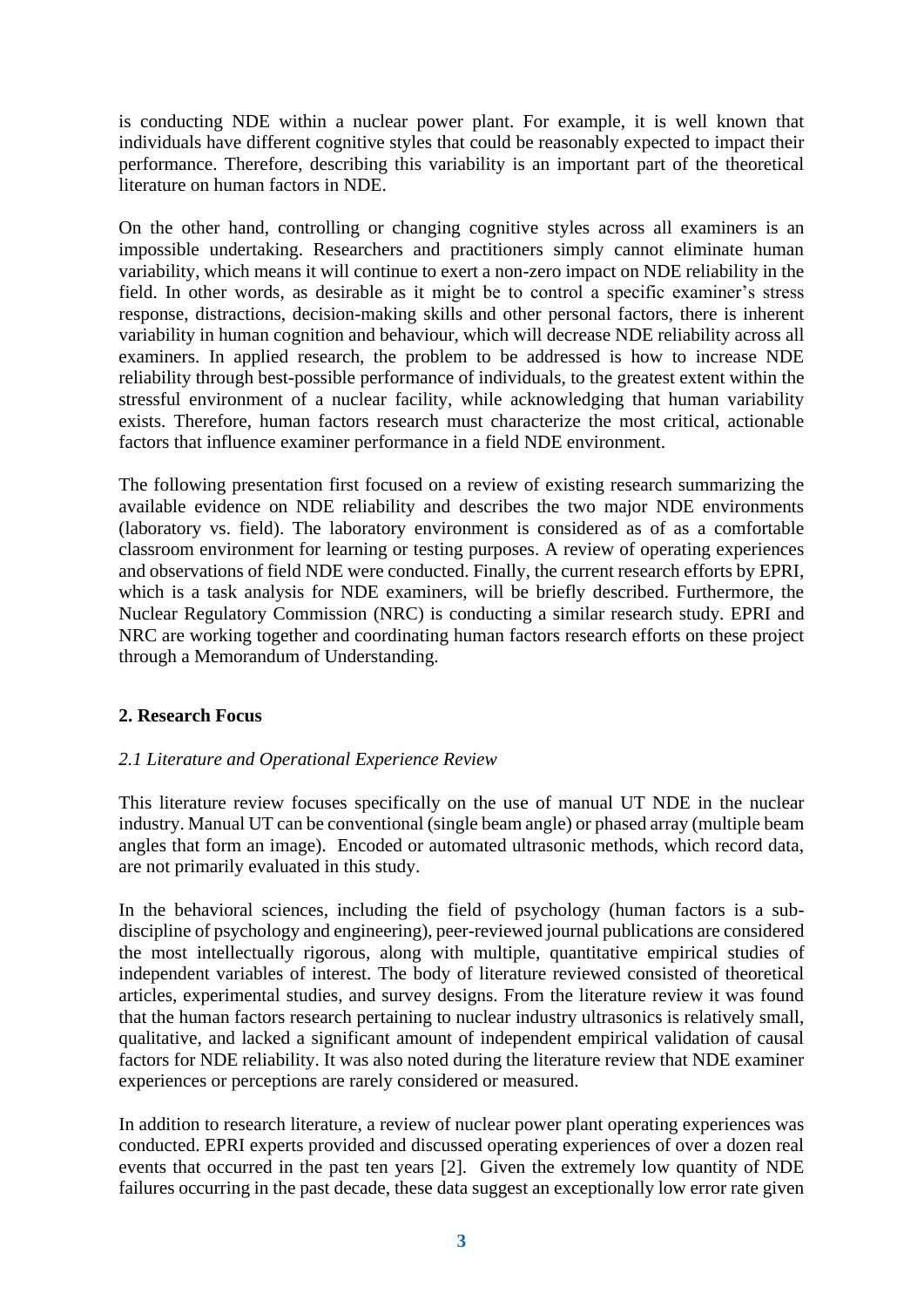the frequency of occurrence of examinations. Of course, it is critical to note that the NDE failure rate is unknown: the industry cannot identify 100% of flaws that have been missed in the field; only some percentage of missed flaws have been discovered. Thus, a negligible NDE error rate implies there is virtually no way to increase an already extremely low metric, like the rate of airline crashes in aviation. Nonetheless, human factors work in aviation has focused on improving training of pilots, standardization of procedures and documentation and equipment usability and standardization, all areas of potential future research in NDE.

#### *2.2 Nuclear Power Plant Field Observations*

Two nuclear power plants in the Eastern United States were visited by human factors experts to observe NDE first-hand. The purpose of the visit was to listen to present-day examiners and others describe challenges and opportunities to continue to ensure low NDE error rates across the industry. Furthermore, the field observations allowed the creation and refinement of a set of common work artifacts associated with human factors: personas and scenarios. These artifacts are used to describe and better understand the individuals and environments involved in a complex system. An example of a persona developed for an NDE examiner is presented in Section 2.4.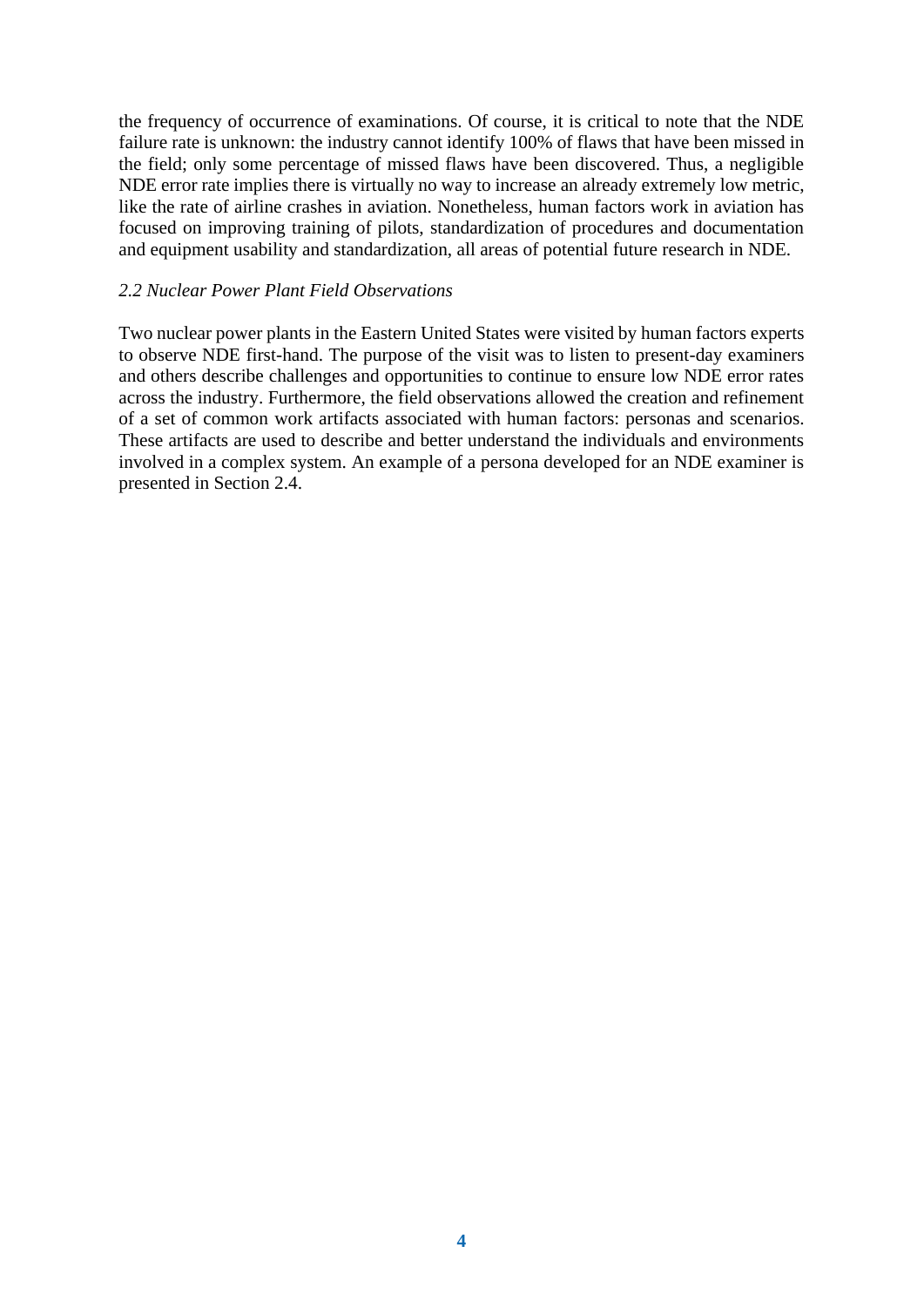## *2.3 Laboratory versus Field Differences*

There are clearly major differences between laboratory and field environments as summarized in Table 1. The area of training may be particularly fruitful for decreasing the gap between the relative calm and quiet of the laboratory and the myriad disruptions and challenges posed by the typical nuclear plant environment. While a testing environment is not intended to be and will never be a replication of the field experience, it's useful to understand these discrepancies for potential opportunities.

| <b>Factor</b>                   | Laboratory                                                                                                                                                                               | Field                                                                                                                                                                                                                                                               |
|---------------------------------|------------------------------------------------------------------------------------------------------------------------------------------------------------------------------------------|---------------------------------------------------------------------------------------------------------------------------------------------------------------------------------------------------------------------------------------------------------------------|
| Fine Motor                      | optimal weld positioning for<br>manipulation                                                                                                                                             | - weld may be awkward position (may be<br>need to hold tools simultaneously)                                                                                                                                                                                        |
| Gross Motor &<br>Anthropometric | - comfortable position                                                                                                                                                                   | - can be awkward position or different<br>position for every weld inspected<br>may be physically impossible for some<br>examiners to access component and<br>must rely on colleagues<br>- quiet classroom environment                                               |
| Perceptual                      | - excellent lighting<br>- directed attention (single focus)<br>quiet classroom environment<br>optimal temperature<br>high alertness due to new environment<br>and/or performance anxiety | - lighting may not be optimal<br>may be distracted by sounds/sights/etc.<br>may be noisy factory environment<br>- may be hot/cold<br>- variable daily alertness/fatigue                                                                                             |
| Cognitive                       | many faults presented for testing<br>purposes<br>stress as must pass exam needed to get or<br>keep job                                                                                   | - faults less prevalence (search fatigue)<br>- stress as vigilance required when fewer<br>faults are present (low signal-to-noise<br>ratio)<br>- heavy memory load<br>- impact of what has happened the<br>hours/days/weeks/years before<br>- multiple distractions |
| Social                          | able to communicate/collaborate with<br>peers & trainer during training<br>- work alone during examination                                                                               | - working with colleagues<br>reputation is on the line, "don't want to<br>be that guy"                                                                                                                                                                              |

**Table 1.** Performance Shaping Factors for Laboratory and Field Environments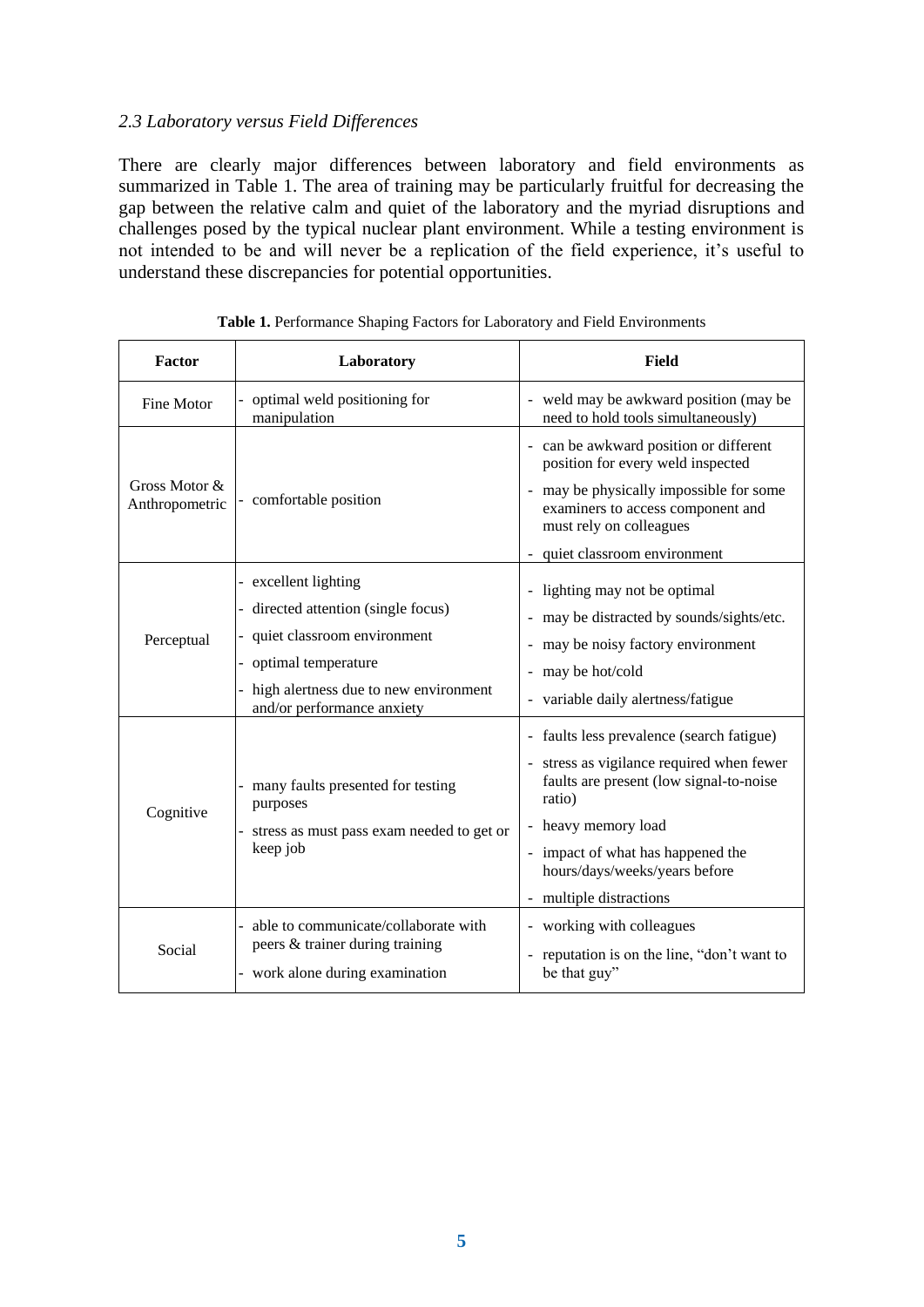### *2.4 NDE Examiner Personas*

Personas, or narrative descriptions of critical individuals in a complex system, are used to communicate important human characteristics that may impact the system. In the case of NDE, examiners are typically divided into three subgroups based on their level of certification. The two field observations informed personas for NDE examiners, which includes details about the individual, his job and the challenges facing him (note that most examiners are men so the personas reflect this fact).

Personas were developed as composites of information gleaned from the research, refined with additional details from the field observations. They will serve as generalizations of the individuals and environments encountered and support future research efforts that target individual performance of NDE examiners. An example of a UT level III examiner is given in Figure 2.

|                                                                      | <b>Sam</b><br>Sam has worked in the nuclear power industry for over<br>20 years. He has been Level III certified for 15 of those<br>years. He is proud that his job helps to ensure the integrity<br>and reliability of nuclear power plants. He knows that<br>examiners like him are what protect the public and ensure<br>the safety of the entire industry. As a mentor, Sam wants |
|----------------------------------------------------------------------|---------------------------------------------------------------------------------------------------------------------------------------------------------------------------------------------------------------------------------------------------------------------------------------------------------------------------------------------------------------------------------------|
|                                                                      | to pass along his knowledge to those newer to the field.<br>"Our vigilance has paid off in identifying potential<br>problems before they caused a failure."                                                                                                                                                                                                                           |
| <b>About the Job</b>                                                 | <b>About the Challenges</b><br>The aging of the units requires even greater attention to<br>increased chances for failures.                                                                                                                                                                                                                                                           |
| • Usually works 40 hours a week, with longer<br>hours during outages | Requirements for documentation have increased, and he<br>worries this takes time away from doing the job.                                                                                                                                                                                                                                                                             |
| Spends about a third of his time<br>$\bullet$ In the field           | As he has gotten older, physical demands at work are<br>more taxing, so he appreciates leaving most of this to<br>younger examiners.                                                                                                                                                                                                                                                  |
| • In the office<br>• Providing training and mentoring                | His military and industry background have given him rich<br>experience in the field, and he wonders if he will be able<br>to convey this to newcomers.                                                                                                                                                                                                                                |
|                                                                      | <b>Fig. 2.</b> Level III Examiner Personal                                                                                                                                                                                                                                                                                                                                            |

**Fig. 2.** Level III Examiner Persona

### *2.5 Task Analysis*

In addition to ensuring we represent the NDE examiner, EPRI is conducting a high-level task analysis to identify and prioritize the actions and processes required for an NDE examiner to complete their job.

The purpose of the task analysis is to ensure critical tasks receive the attention they deserve in:

- 1. Training
- 2. Procedures
- 3. Equipment design
- 4. And other human factors considerations.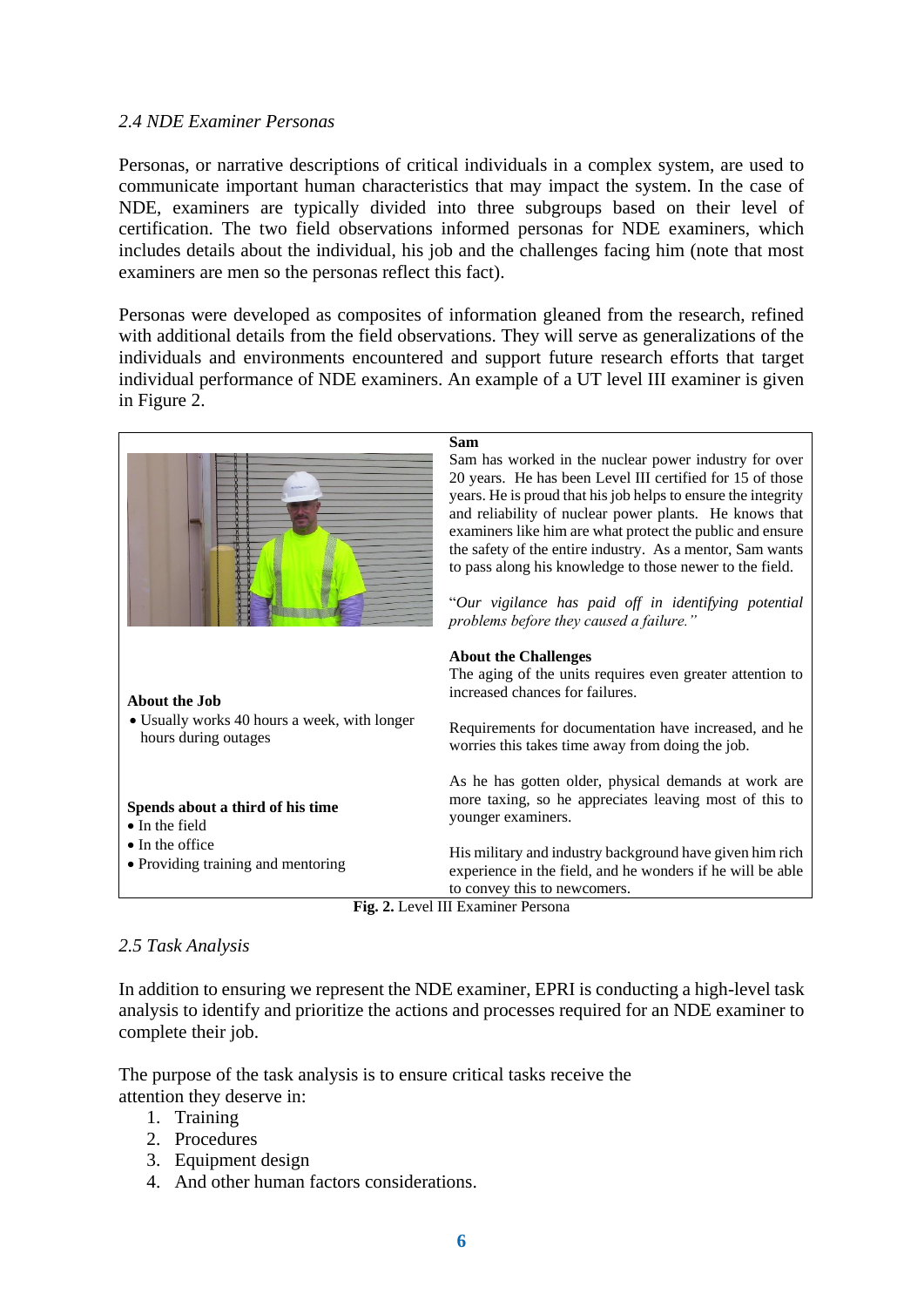EPRI is currently conducting one-on-one phone interviews with current-day practicing examiners representing diverse nuclear power utilities and vendors. The industry has been terrific in their response! Recurring themes in examiner responses will be identified in a formal content analysis and prioritized accordingly in upcoming research. For example, one question (of 14 total) asked during the interview and sample examiner responses are provided below in Table 2:

| Ouestion                                               | <b>UT Examiner Responses</b>                                                               |  |
|--------------------------------------------------------|--------------------------------------------------------------------------------------------|--|
|                                                        | look at more flawed samples. More training equals a better<br>examiner."                   |  |
| What aspects of training could<br>be improved and how? | "Training needs to be on good mockups, situations you run into in the<br>$field, \ldots$ " |  |
|                                                        | " the part I like to stress is scenario training for new examiners."                       |  |
|                                                        | ' just scanning samples is very valuable."                                                 |  |

**Table 2.** NDE Examiner Responses to an Open-Ended Interview Question

As shown in Table 2, examiners are requesting accessibility to practice samples for manual ultrasonic scanning. Based on just this one question, we can propose a potential aid for NDE examiners: an UT simulator may be a missing link. EPRI's Virtual NDE v1.0 product is an example of the industry making strides toward addressing this issue already [3].

Currently, "The Virtual NDE v1.0 is windows-based software that allows users to simulate conditions and functions of manual ultrasonic inspections for training, practice and testing prior to conducting work in the field" [3]. There are numerous benefits to this technology and EPRI is expanding the Virtual VNDE's capabilities to further meet the demands of current-day NDE examiners.

# **3. Conclusions**

Before embarking on any new research, EPRI has been respectful of existing resources. In general, the nuclear-specific NDE research literature is relatively qualitative and lacks independent empirical validation of causal factors for NDE reliability. To supplement the research literature, EPRI experts provided operating experience of over a dozen real events that have occurred in the past ten years. Incidences of reported human errors during NDE leading to reportable consequences is statistically low but still important to study. To further supplement EPRI's understanding of what is already working well and what if anything should be improved, two nuclear power plants were visited during recent outages by human factors and EPRI specialists to observe manual UT first-hand. At these sites, there were opportunities to watch and listen to present-day examiners and others describe challenges and opportunities to continue to ensure a low error rate across the industry. EPRI has found it notable that actual first-hand examiner experiences or perceptions have been rarely considered or measured. To remedy this, EPRI has developed representative personas, scenarios, and is working on a task analysis for NDE UT examiners as a foundation to help guide research activities. Hearing from current-day examiners, in their own words, is of the utmost importance. EPRI is currently working on research projects to help meet the requests of NDE examiners. For example, an ultrasonic simulator will provide accessibility to a practically endless supply of samples.